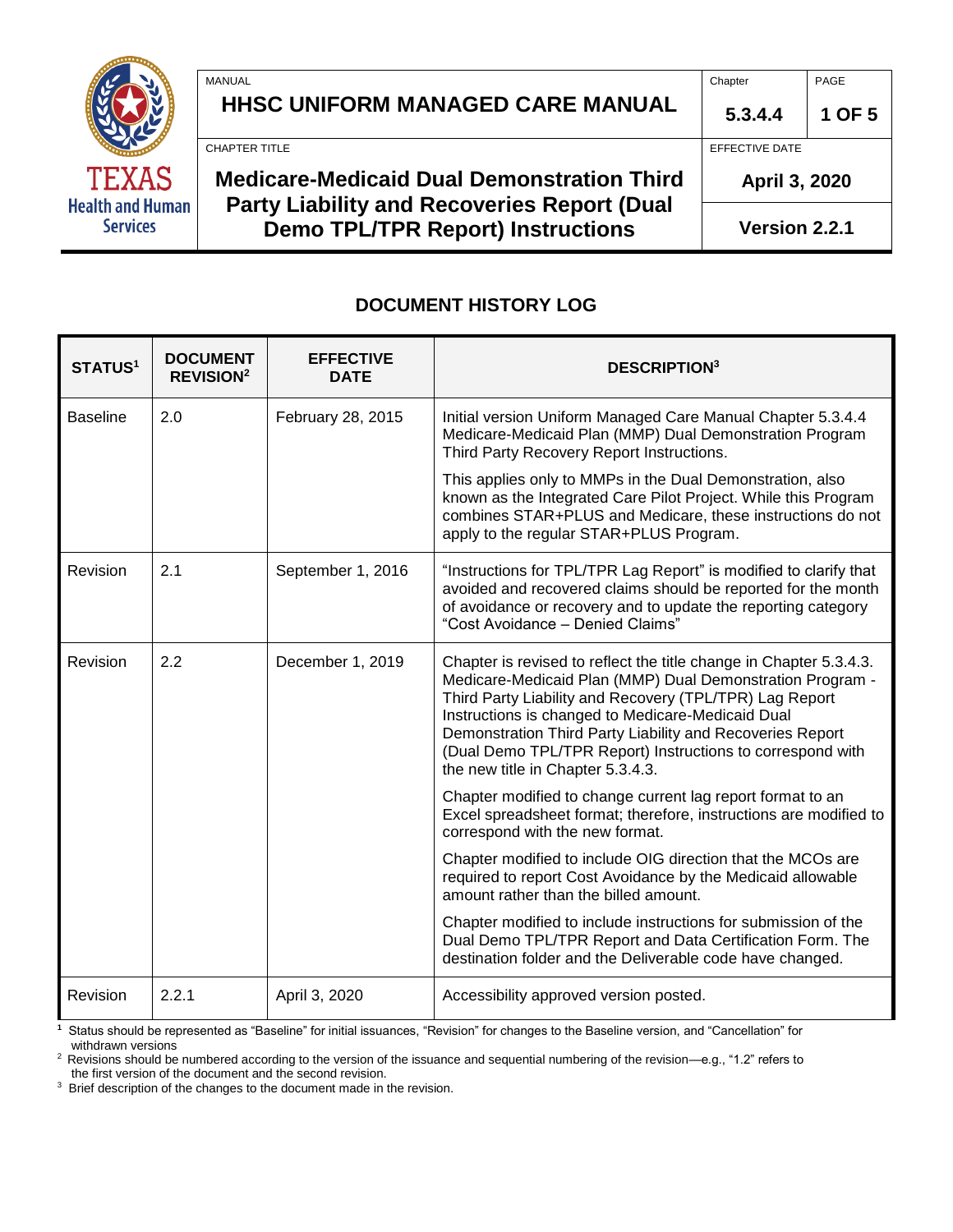|                                            | MANUAL<br><b>HHSC UNIFORM MANAGED CARE MANUAL</b>                                              | Chapter<br>5.3.4.4 | PAGE<br>2 OF 5 |
|--------------------------------------------|------------------------------------------------------------------------------------------------|--------------------|----------------|
|                                            | <b>CHAPTER TITLE</b>                                                                           | EFFECTIVE DATE     |                |
| <b>TEXAS</b>                               | <b>Medicare-Medicaid Dual Demonstration Third</b>                                              | April 3, 2020      |                |
| <b>Health and Human</b><br><b>Services</b> | <b>Party Liability and Recoveries Report (Dual</b><br><b>Demo TPL/TPR Report) Instructions</b> | Version 2.2.1      |                |

# **Applicability of Chapter 5.3.4.4**

Chapter 5.3.4.4 provides the instructions necessary to complete the Medicare-Medicaid Dual Demonstration Third Party Liability and Recoveries Report (Dual Demo TPL/TPR Report) and the Data Certification Form in Chapter 5.3.4.3.

This chapter applies to managed care organizations (MCOs) participating in the Texas Dual Eligibles Integrated Care Demonstration Program (referred to as the Medicare-Medicaid Project, Dual Demo, or MMP). The term "MCO" may include health maintenance organizations (HMOs), exclusive provider organizations (EPOs), insurers, Dental Contractors, Medicare-Medicaid Plans (MMPs), and any other entities licensed or approved by the Texas Department of Insurance.

## **Instructions for the Medicare-Medicaid Dual Demonstration Third Party Liability and Recoveries Report (Dual Demo TPL/TPR Report)**

### **General Instructions:**

- 1. A Dual Demo TPL/TPR Report is required for each state fiscal quarter. A complete and accurate report is due by the last day of the month following the end of each state fiscal quarter.
- 2. The Dual Demo TPL/TPR Report must be completed using the Microsoft Excel template located in UMCM Chapter 5.3.4.3. The Microsoft Excel template in UMCM Chapter 5.3.4.3 contains a "Medicaid TPL-TPR" tab and a "Medicare TPL-TPR" tab. The MCO must complete the forms within the tabs of the entitlement program(s) for which the MCO is providing services (i.e., Medicaid and/or Medicare). Within the forms of the Medicaid TPL-TPR tab and the Medicare TPL-TPR tab are individual reporting requirements for each plan code assigned to the MCO. Within the appropriate tab, the MCO must record each of its plan codes and then report specific data associated with each of these plan codes. For example, an MCO with multiple plan codes, reporting under the Medicaid TPL-TPR tab for Q1, must enter each of its plan code numbers in the designated columns in row 12, and include the corresponding data requested in rows 13, 15, and 17-20. For each month included in a state fiscal quarter, the MCO must include all plan codes and report all data requested. If a plan code has no data to report for a month or quarter, the MCO is required to enter a zero into all data fields for the reporting.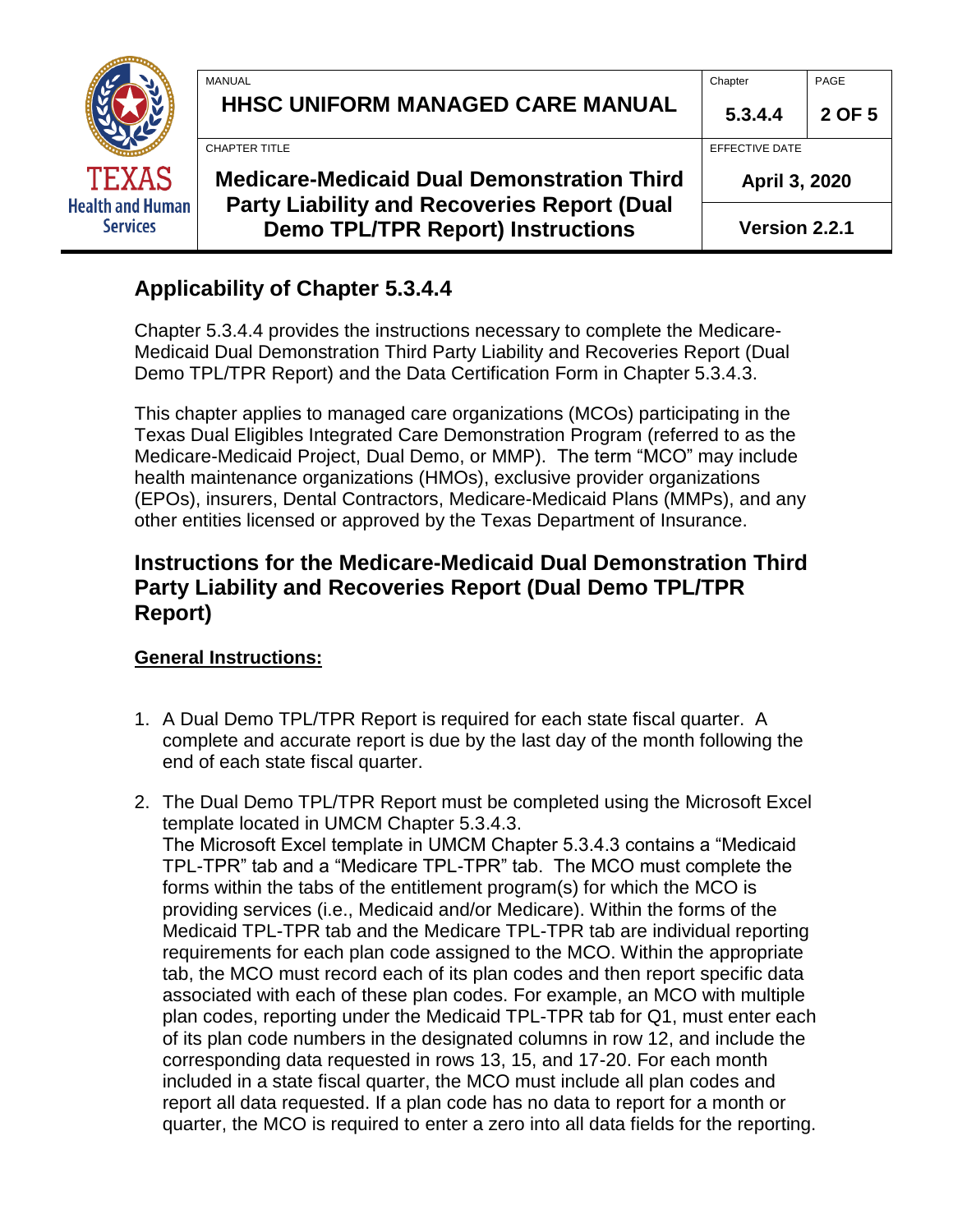|                                            | <b>MANUAL</b><br><b>HHSC UNIFORM MANAGED CARE MANUAL</b>                                       | Chapter<br>5.3.4.4             | PAGE<br>3 OF 5 |
|--------------------------------------------|------------------------------------------------------------------------------------------------|--------------------------------|----------------|
|                                            | <b>CHAPTER TITLE</b>                                                                           | EFFECTIVE DATE                 |                |
| <b>TEXAS</b>                               | <b>Medicare-Medicaid Dual Demonstration Third</b>                                              | April 3, 2020<br>Version 2.2.1 |                |
| <b>Health and Human</b><br><b>Services</b> | <b>Party Liability and Recoveries Report (Dual</b><br><b>Demo TPL/TPR Report) Instructions</b> |                                |                |

- 3. Columns that do not require input by the MCO are locked. Additionally, the "OIG TPR Use" tab is locked, as it does not require input by the MCOs.
- 4. In each Dual Demo TPL/TPR Report, the MCO must include all data reported in the previous Dual Demo TPL/TPR Reports of that SFY. For example, a MCO submitting a Q2 report for SFY 2020 must include the previously reported data for Q1 (including the cumulative and month-specific data). An MCO's Q4 report will include the data from Q1, Q2, Q3, and Q4 on the same report to retain historical information and calculation integrity.

# **Instructions for Completing Specific Data Fields:**

### **Complete the header on each page:**

| <b>Contractor:</b>                         | The MCOs official name in Texas (e.g., Superior)         |
|--------------------------------------------|----------------------------------------------------------|
| State Fiscal Year (SFY): For example, 2020 |                                                          |
| Quarter:                                   | For example, Q1, Q2, etc.                                |
| <b>Date Submitted:</b>                     | Submitted in the following format: two-digit month, two- |
|                                            | digit day, and four-digit year (e.g., $12/30/2019$ )     |

## **Cost Avoidance, Other, and Direct Savings Data Fields:**

• **Cost Avoidance – Denied Claims** – This category must include all cost avoided amounts from claims denied because other insurance was identified. Enter the cost avoided amount in the month the claim was adjudicated. Note: The amount entered must be the Medicaid allowable amount that was denied by the MCO and represents what Medicaid would have paid.

Enter the total dollar amount of the denied claims per plan code in the appropriate labeled section for each entitlement program.

- **Other Other Insurance** Credits This category -must include those credits from other insurers applied to the initial claim received by the MCO from the provider.
- **Direct Savings** Other Insurance Recoveries This category must include the amount received by the MCO from other insurance carriers for post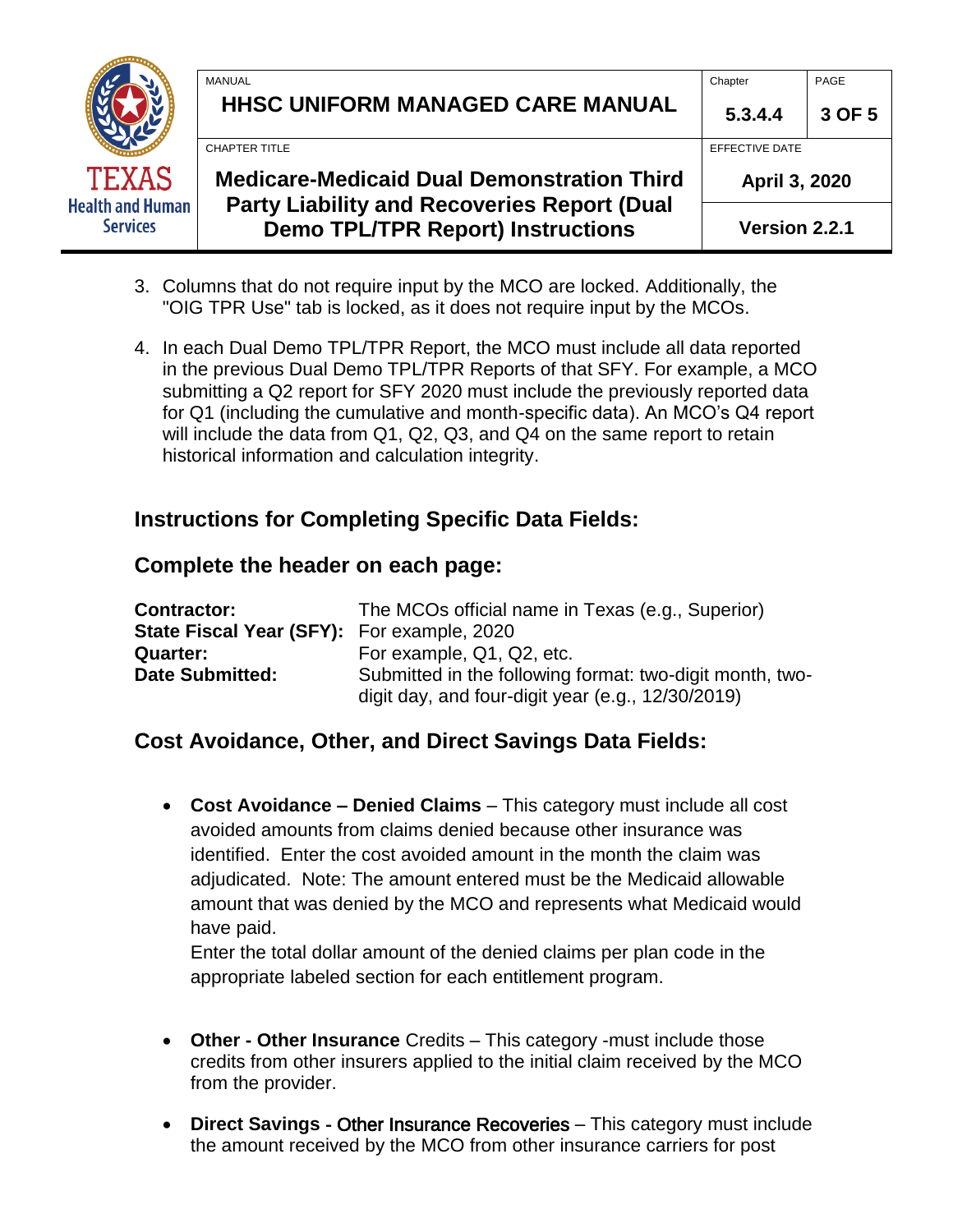|                                            | MANUAL                                                                                         | Chapter        | PAGE   |
|--------------------------------------------|------------------------------------------------------------------------------------------------|----------------|--------|
|                                            | HHSC UNIFORM MANAGED CARE MANUAL                                                               | 5.3.4.4        | 4 OF 5 |
|                                            | <b>CHAPTER TITLE</b>                                                                           | EFFECTIVE DATE |        |
| <b>TEXAS</b>                               | <b>Medicare-Medicaid Dual Demonstration Third</b>                                              | April 3, 2020  |        |
| <b>Health and Human</b><br><b>Services</b> | <b>Party Liability and Recoveries Report (Dual</b><br><b>Demo TPL/TPR Report) Instructions</b> | Version 2.2.1  |        |

payment insurance recoveries. Enter the recovery amount by month of recovery.

- **Direct Savings - Provider Refunds and Recoupments** This category must include the amount received from or recovered from providers due to payment to providers by other insurance carriers. Enter the recovery amount by month of recovery.
- **Direct Savings - Tort Recoveries** This category must include the amount received from settlements, net of any allowable contingency fees, attorney's fees, recovery costs, etc. Enter the total recovery for those cases by month of recovery.
- **Total Direct Savings** The total direct savings is calculated by embedded formulas that sum the "Direct Savings" categories: Other Insurance Recoveries, Provider Refunds and Recoupments, and Tort Recoveries.

## **Instructions for the Data Certification Form**

#### **General Instructions:**

1. A Data Certification Form must be submitted with each Dual Demo TPL/TPR Report and be signed by the CEO/Administrator, CFO, or a Delegated Representative who is a direct report to the CEO or CFO.

2. Certification of certain financial data is a Federal requirement as of state fiscal year 2004. The Data Certification Form is generic in order to apply to different financial reports.

### **Instructions for Completing Specific Data Fields:**

Data Field 1: Enter the name of the MCO

Data Field 2: Enter the MCO's Plan Code number(s).

Data Field 3: Document name (e.g., Dual Demo TPL/TPR Report for Quarter 3, 2020).

Data Field 4: Date of Submission provided in the following format: two-digit month, two-digit day, and four-digit year (e.g., 12/30/2019).